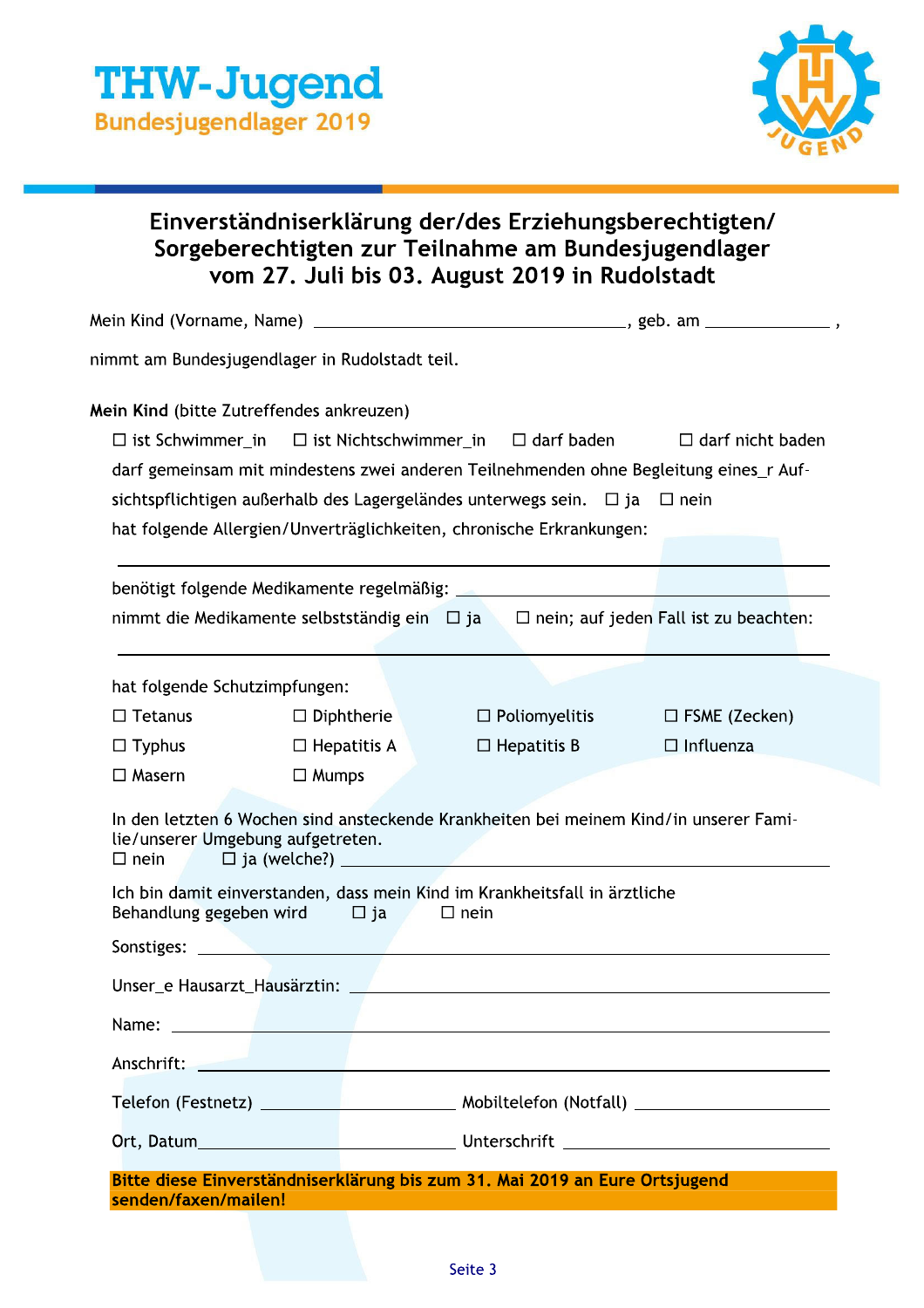

### Einwilligung in die Veröffentlichung von Personenbildnissen

Ich willige ein, dass Fotos und Videos sowie Tonaufnahmen von meiner Person bzw. meiner Kinder oder Personen, für die ich sorgeberechtigt bin, während des Bundesjugendlagers (27. Juli bis 03. August 2019 in Rudolstadt) und/oder zur Präsentation von Mannschaften oder Gruppen angefertigt und in Medien (Homepage der THW-Jugend e.V., der Bundesanstalt Technisches Hilfswerk, der THW-Bundesvereinigung e.V., dem Bundesministerium des Innern, für Bau und Heimat sowie in den jeweiligen Sozialen Medien (z.B. Facebook, Twitter, Instagram etc.), regionale Presseerzeugnisse etc.) veröffentlicht werden dürfen. Ich bin darauf hingewiesen worden, dass die Fotos und Videos mit meiner Person oder der vorgenannten Personen bei der Veröffentlichung im Internet oder in sozialen Netzwerken weltweit abrufbar sind. Eine Weiterverwendung und/oder Veränderung durch Dritte kann hierbei nicht ausgeschlossen werden. Soweit die Einwilligung nicht widerrufen wird, gilt sie zeitlich unbeschränkt. Die Einwilligung kann nur mit Wirkung für die Zukunft widerrufen werden. Der Widerruf der Einwilligung muss in Textform (Brief oder per Mail) erfolgen:

> THW-Jugend.e.V. Bundesgeschäftsstelle Provinzialstraße 93 53127 Bonn Fax: 02 28 / 940 - 13 30 Email: bundesgeschaeftsstelle@thw-jugend.de

Eine vollständige Löschung der veröffentlichten Fotos und Videoaufzeichnungen im Internet kann durch die THW-Jugend e.V. nicht sichergestellt werden, da z.B. andere Internetseiten die Fotos und Videos kopiert oder verändert haben könnten. Die THW-Jugend e.V. kann nicht haftbar gemacht werden für Art und Form der Nutzung durch Dritte wie z. B. für das Herunterladen von Fotos und Videos und deren anschließender Nutzung und Veränderung. Ich wurde ferner darauf hingewiesen, dass trotz meines Widerrufs Fotos und Videos sowie Tonaufnahmen von meiner Person oder der vorgenannten Personen im Rahmen der Teilnahme am Bundesjugendlager 2019 in Rudolstadt gefertigt und im Rahmen der Öffentlichkeitsarbeit veröffentlicht werden dürfen. Dies betrifft sogenannte Aufnahmen in Verbindung mit "Personen sind Beiwerk" sowie Aufnahmen in Verbindung mit "Personen der Zeitgeschichte".

| Name:                |              |                                                                             |  |
|----------------------|--------------|-----------------------------------------------------------------------------|--|
| Ort, Datum_          | Unterschrift |                                                                             |  |
| senden/faxen/mailen! |              | Bitte diese Einverständniserklärung bis zum 31. Mai 2019 an Eure Ortsjugend |  |
|                      |              |                                                                             |  |
|                      |              |                                                                             |  |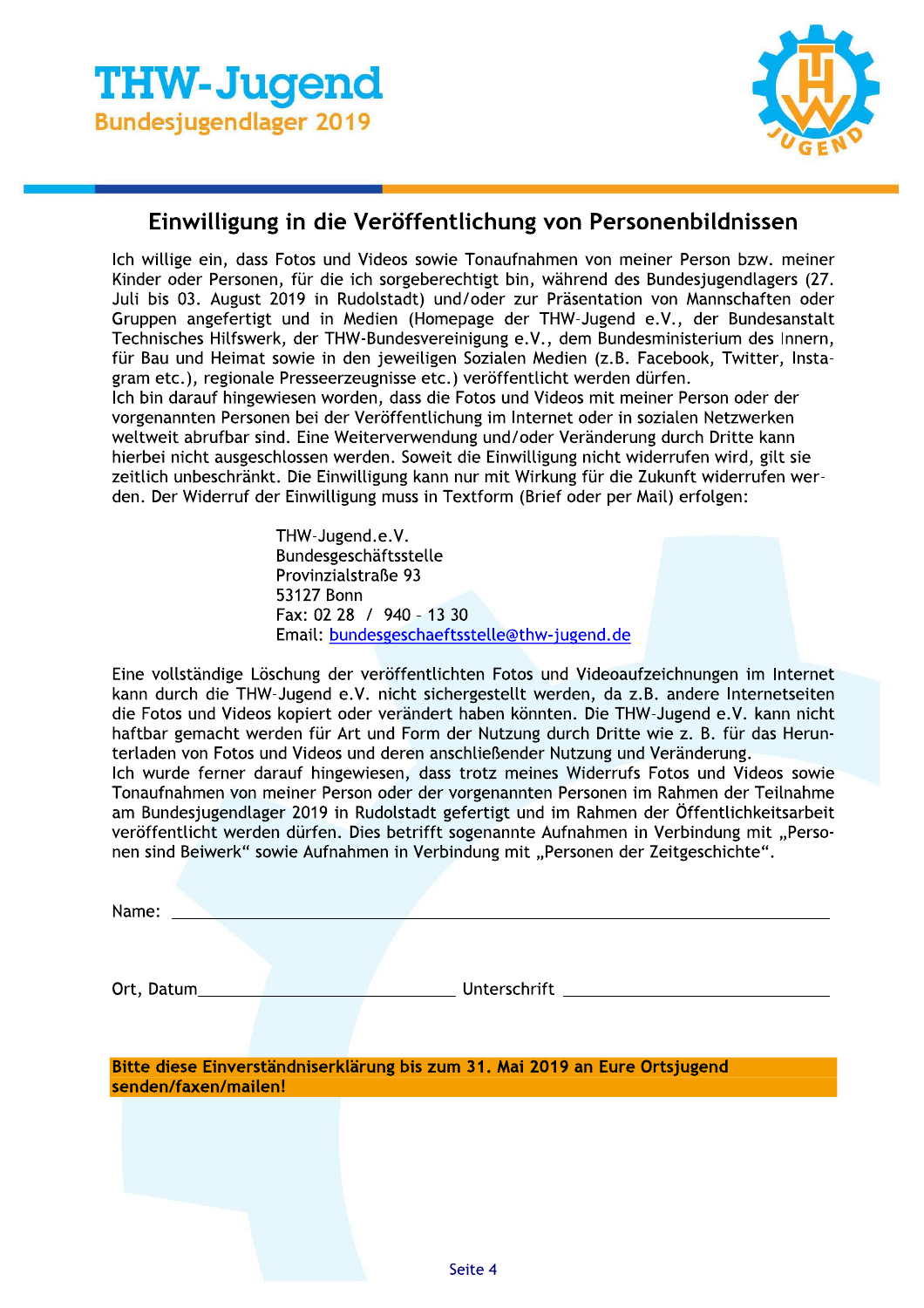

# **Information**

- 1. Namen und Kontaktdaten des Verantwortlichen:
	- $\triangleright$  THW-Jugend e.v., Provinzialstrabe 93, 53127 Bonn
	- > gesetztich vertreten durch den vorstand hach s z6 BGB: ingo Henke, Klaus Peter Bur<br>-

#### Z. Zwecke, fur die personenbezogenen Daten verarbeitet werden:

- > Die personenbezogenen Daten werden für die Durchfunrung des Bundesjugendlagers verarbeitet (z.B. Einladung, Teilnehmendenbeitrage, Organisation etc.).<br>\_
- **THW-Juggendlager 2019**<br>
Informationen der THW-Jugend e.V.<br>
Informationen der THW-Jugend e.V.<br>
nach Artikel 13 und 14 EU-DSGVO<br>
1. Namen und Kontaktdaten des Verantwortlichen:<br>
> THW-Jugend e.V., Provinzialstraße 93, 53127  $\triangleright$  Ferner werden personenbezogene Daten zur Teilnahme am Bundesjugendlager zwischen den Ortsjugenden, den Landesjugendgeschaftsstellen sowie der Bundesjugendgeschaftsstelle und dem angeschlossenen Projektburo weitergeleitet und ausgetauscht.
	- $\triangleright$  Daruber hinaus konnen personenbezogene Daten in Zusammenhang mit dem Bundesjugendlager einschlieblich der Berichterstattung nieruber auf den internetseiten der THW-Jugend nd e.v., der Bundesanstalt Technisches Hilfswerk, der THWr Bundesanstalt Tec Technisches Hilfswerk, Bundesvereinigung e.v., des Bundesministeriums des innern, für Bau und Heimat sowie in Auftritten in Sozialen Medien (z.B. Facebook, Twitter, Instagram etc.) und auf Seiten der Fachverbande veröffentlicht und an lokale, regionale und überregionale Print $m$ edien übermittelt werden.

#### 3. Rechtsgrundlagen, aufgrund derer die Verarbeitung erfolgt:

- $\triangleright$  Die Verarbeitung der personenbezogenen Daten erfolgt in der Regel aufgrund der Erforderlichkeit zur Erfullung eines Verträges gemaß Artikel 6 Abs. 1 lit. D) DSGVO. Bei $\sim$ den vertragsverhaltnissen handelt es sich in erster Linie um das Mitgliedschaftsvernattnis im Verein und um die Teithanme am Bundesjugendlager.
- $\triangleright$  werden personenbezogene Daten ernoben, onne dass die Verarbeitung zur Erfullung des vertrages erforderlich ist, erfolgt die verarbeitung aufgrund einer Einwilligung 8BLMn>S-COn\_D:HC:Bi:;:f:n>S-CJ]P;h:
- $\triangleright$  Die veroffentlichung personenbezogener Daten im internet oder in lokalen, regionalen oder überregionalen Printmedien erfolgt zur wahrung berechtigter interessen des vereins (vgl. Artikel 6 Abs. 1 lit. 1) DSGVO). Das berechtigte interesse der THW-Jugend e.v. bestent in der information der Uffentlichkeit durch Berichtserstattung über die Aktivitaten der THW-Jugend e.V. In diesem Rahmen werden personenbezogene Daten einschlieblich Bilder der Teilnehmenden zum Beispiel im Rahmen der Berichterstattung uber Ereignisse der THW-Jugend e.V. Veroffentlicht.<br>-
- 4. Die Dauer, für die die personenbezogenen Daten gespeichert werden oder, falls dies nicht möglich ist, die Kriterien für die Festlegung der Dauer:
	- $\triangleright$  Die personenbezogenen Daten werden für die Dauer der Mitgliedschaft gespeichert.
	- $\triangleright$  Mit Beendigung der Mitgliedschaft werden die Datenkategorien gemaß den gesetzlichen – Aufbewahrungsfristen weitere zehn Jahre vorgenalten und dann gelöscht. In der Ei Zeit zwischen Beendigung der Mitgliedschaft und der Loschung wird die Verarbeitung dieser Daten eingeschrankt.<br>-
	- > Bestimmte Datenkategorien werden zum Zweck der Verbandschronik im Archiv gespeichert. Hierbei handelt es sich um die Kategorien vorname, Nachname, Zugenorigkeit zu einer Urtsjugend, besondere Erfolge oder Ereignisse, an denen die betroffene Person mitgewirkt hat. Der Speicherung liegt ein berechtigtes interesse des Vereins an der zeitgeschichtlichen Dokumentation von Ereignissen und Erfolgen und der Jeweiligen<br>– zusammensetzung der Mannschaften zugrunde. :
	- $\triangleright$  Alle Daten der ubrigen Kategorien (z.B. Bankdaten, Anschrift, Kontaktdaten) werden mit Beendigung der Mitgliedschaft gelöscht.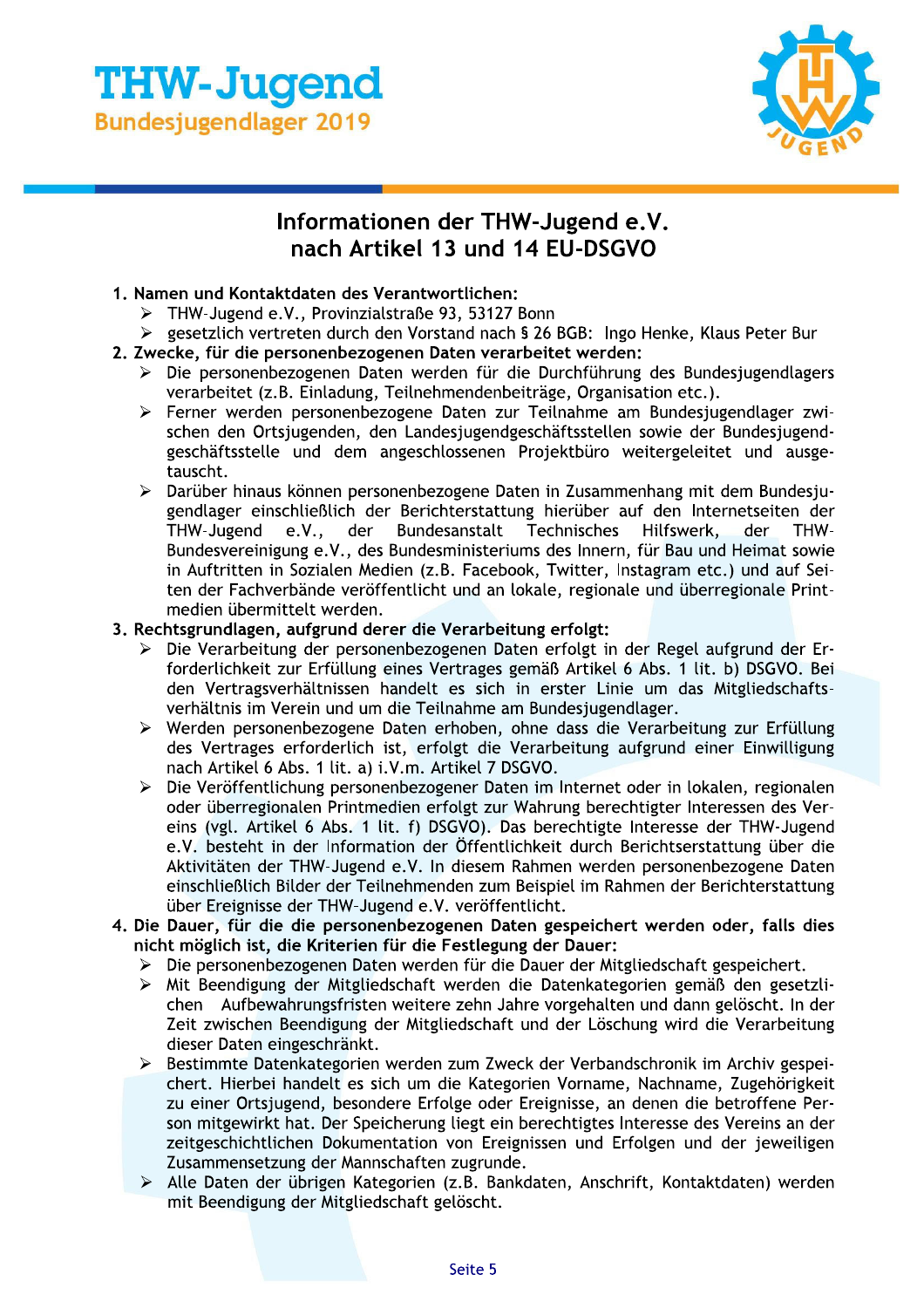



- 5. Der betroffenen Person stehen unter den in den Artikeln jeweils genannten Voraussetzungen die nachfolgenden Rechte zu:
	- > das Recht auf Auskunft nach Artikel 15 DSGVO.
	- $\triangleright$  das Recht auf Berichtigung nach Artikel 16 DSGVO,
	- > das Recht auf Löschung nach Artikel 17 DSGVO,
	- > das Recht auf Einschränkung der Verarbeitung nach Artikel 18 DSGVO,
	- > das Recht auf Datenübertragbarkeit nach Artikel 20 DSGVO,
	- > das Widerspruchsrecht nach Artikel 21 DSGVO,
	- > das Recht auf Beschwerde bei einer Aufsichtsbehörde nach Artikel 77 DSGVO,
	- > das Recht, eine erteilte Einwilligung jederzeit widerrufen zu können, ohne dass die Rechtmäßigkeit der aufgrund der Einwilligung bis zum Widerruf erfolgten Verarbeitung hierdurch berührt wird.

Die o.g. Rechte und der Widerruf der Einwilligung muss in Textform (Brief oder per Mail) erfolgen:

THW-Jugend.e.V. Bundesgeschäftsstelle Provinzialstraße 93 53127 Bonn Fax: 02 28 / 940 - 13 30 Email: bundesgeschaeftsstelle@thw-jugend.de

- 6. Die Quelle, aus der die personenbezogenen Daten stammen:
	- > Die personenbezogenen Daten werden grundsätzlich im Rahmen der Anmeldung zum Bundesjugendlager in Rudolstadt erhoben.

Mit der Anmeldung zum Bundesjugendlager bestätige/n ich/wir ausdrücklich, die o.g. datenschutzrechtlichen Hinweise gelesen zu haben und zu akzeptieren.

Name:

Ort, Datum\_

**Example 2018** Unterschrift <u>\_\_\_\_\_\_\_\_\_\_\_\_\_\_\_\_\_\_\_\_\_\_\_\_\_\_\_\_\_\_\_\_\_\_\_</u>

Bitte diese Einverständniserklärung bis zum 31. Mai 2019 an Eure Ortsjugend senden/faxen/mailen!